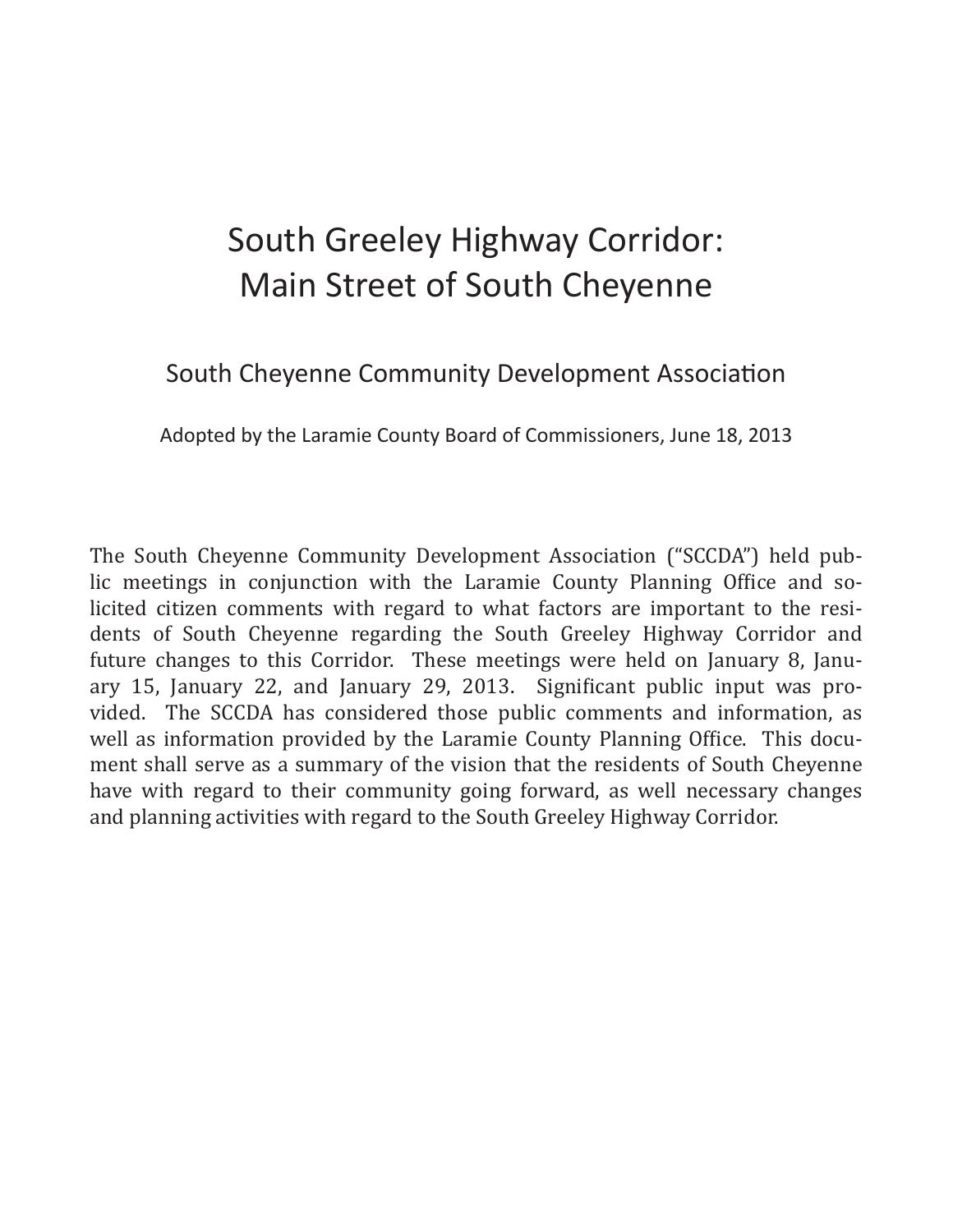## THE SOUTH GREELEY HIGHWAY CORRIDOR IS THE MAIN STREET OF SOUTH CHEYENNE AND ALL FUTURE DEVELOPMENT MUST RECOGNIZE THE SOUTH GREELEY HIGHWAY AS THE MAIN STREET SERVING THE RESIDENTS OF SOUTH CHEYENNE

The residents who provided public comments unanimously agreed that the South Greeley Highway is, in fact, the main street of South Cheyenne. While South Cheyenne residents recognize that South Greeley Highway is a state highway, all future actions with regard to the South Greeley Highway must recognize the main street character of this thoroughfare for South Cheyenne. In that regard, formly recommended that speed <sup>for Cheyenne.</sup> The example of the Photo: L. Heath limits along South Greeley Highway



the residents of South Cheyenne uni- Lincolnway is a state highway which also functions as a "Main Street"

be reduced in an effort to improve the safety of motorists and pedestrians traveling the roadway and to promote economic development in this area. South Cheyenne residents expressed concern with the high volume of truck traffic that presently uses portions of the South Greeley Highway and believe that future changes need to be made to allow semi-tractor trailers a convenient bypass around South Greeley Highway. As a main street serving South Cheyenne, heavy truck traffic is inconsistent with the current and future uses of South Greeley Highway.

The residents of South Cheyenne also uniformly believe that additional stoplights need to be installed along the South Greeley Highway to appropriately regulate traffic consistent with South Greeley Highway being the main street of South Cheyenne and to promote safe pedestrian travel.

Residents also expressed concern that the current configuration of the South Greeley Highway provides problems for pedestrians or bike access along this thoroughfare. Residents believe that in the near future, sidewalks allowing pedestrian access along both sides of South Greeley Highway, as well as appropriate lighting, need to be installed. These improvements would allow pedestrians an efficient and safe way to use their main street.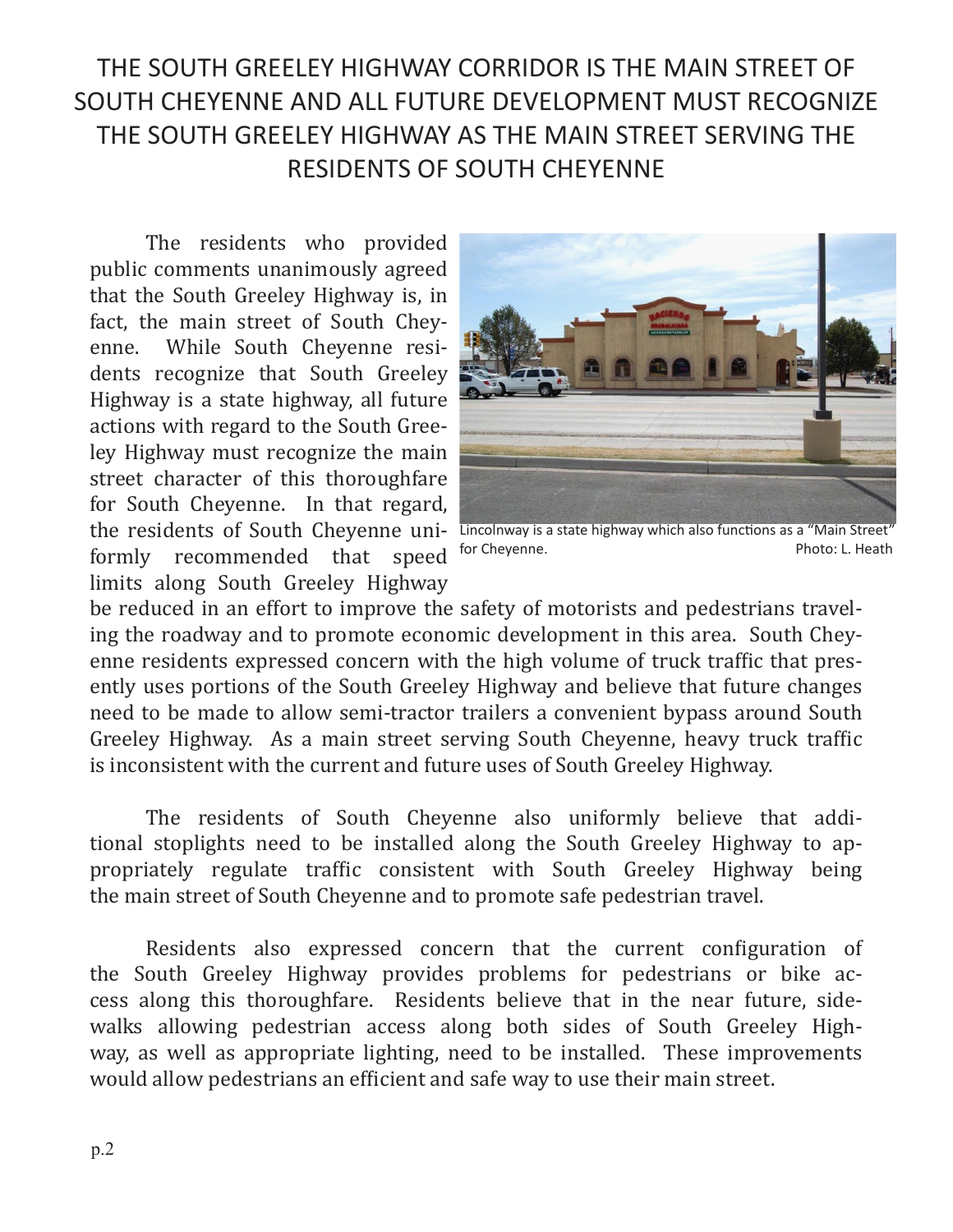South Cheyenne residents have noted that other state highways within the Cheyenne, Wyoming, area are currently regulated much differently than the South Greeley Highway. For instance, Central Avenue, which runs through the heart of downtown, is a state highway. Lincolnway, which runs through the heart of downtown, is a state highway. Both of these roadways have sidewalks, numerous stop lights, and lowered speed limits consistent with these roadways serving as a main street for the City of Cheyenne proper. The residents of South Cheyenne believe that future planning and construction regarding the South Greeley Highway needs to be consistent with the improvements that have been made over time to East Lincolnway and Central Avenue, the other state highways in the Cheyenne metropolitan area.

It should also be noted that the residents of South Cheyenne recognize that South Cheyenne is essentially an unincorporated city that lies within the jurisdictional boundaries of the City of Cheyenne and Laramie County. Residents of South Cheyenne are concerned about the future economic growth of South Cheyenne. Because South Greeley Highway is the main street of South Cheyenne, all planning concerning South Greeley Highway and future modifications of South Greeley Highway must be done in a way to protect and preserve existing businesses in the area and promote the location of new business interests in South Cheyenne. South Cheyenne cannot grow and foster additional economic growth if South Greeley Highway is made into a highspeed thoroughfare through the center of this community. All future planning and improvements to South Greeley Highway must recognize the main street nature of this roadway and all planning and changes should be driven by the desire to promote the current businesses located along South Greeley Highway and foster future economic growth by facilitating additional business to locate in South Cheyenne.

Recognizing the residents' overall vision of the South Greeley Highway as a main street necessary to serve the residents of South Cheyenne, the SCCDA, via the public comments solicited during this public process, believes that the following planning objectives must be kept in mind going forward. The SCCDA has attempted to provide guidance with regard to short term planning (1-5 years), midterm planning (5-15 years), and long-term planning (15-30 years).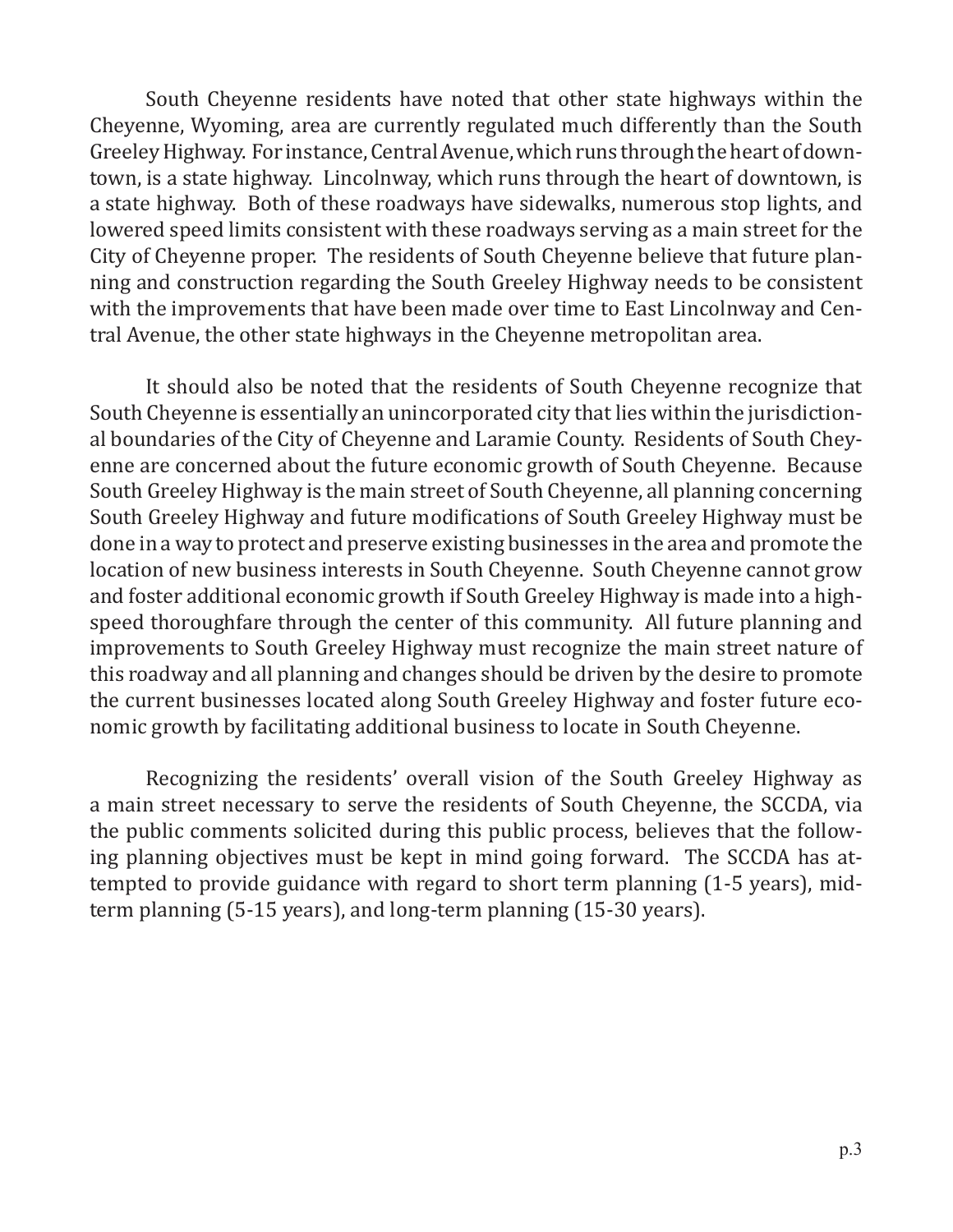#### SHORT-TERM PLANNING OBJECTIVES

1. The County Planning Office, Metropolitan Planning Organization ("MPO"), Wyoming Department of Transportation ("WYDOT"), and other entities with jurisdiction over traffic in the South Cheyenne area should immediately begin traffic modeling that focuses on the South Greeley Highway as the main street for South Cheyenne rather than a state highway. This modeling should include lowered speed limits and include the potential of other roadways within the South Cheyenne area being extended or modified. The roadways which the SCCDA believes may need to be extended and/or connected to other roadways include:

- a. Complete Wallick Road, both east and west of South Greeley Highway and put a permanent traffic light at the intersection;
- b. Complete Division Street south of College Drive;
- c. Complete Avenue C south of College Drive;<br>d. Make Williams Street traffic light permane
- Make Williams Street traffic light permanent;
- e. Improve Allison Road east of South Greeley Highway;

2. The County Planning Office, MPO, WYDOT, and other entities should immediately begin studies to determine if various intersections along South Greeley Highway meet the warrants for the installation of traffic signals. Of particular concern to the SCCDA are the intersections of Jefferson and South Greeley Highway, Prosser and South



Greeley Highway, and West Wallick <sub>Lincolnway is a state highway which also functions as a "Main Street" for</sub> Road and South Greeley Highway. Cheyenne.<br>Any traffic studies of these intersec-Photo: Laramie Co Planning

tions must take into account present patterns of traffic. The residents of South Cheyenne have determined that because of the lack of traffic signals at these intersections, residents and other traffic are taking alternative routes which have caused prior traffic studies to not accurately represent the volume of traffic at a particular intersection. All traffic studies to determine the necessity of traffic lights must study not only the traffic at the particular intersection, as well as the traffic on alternative routes being used by drivers to avoid the congested intersection that is being studied.

3. Regulatory authorities should immediately reduce speed limits along South Greeley Highway. In particular, the SCCDA recommends reducing the speed from Linclonway to Murray RD to 30 mph and then 40 mph from Murray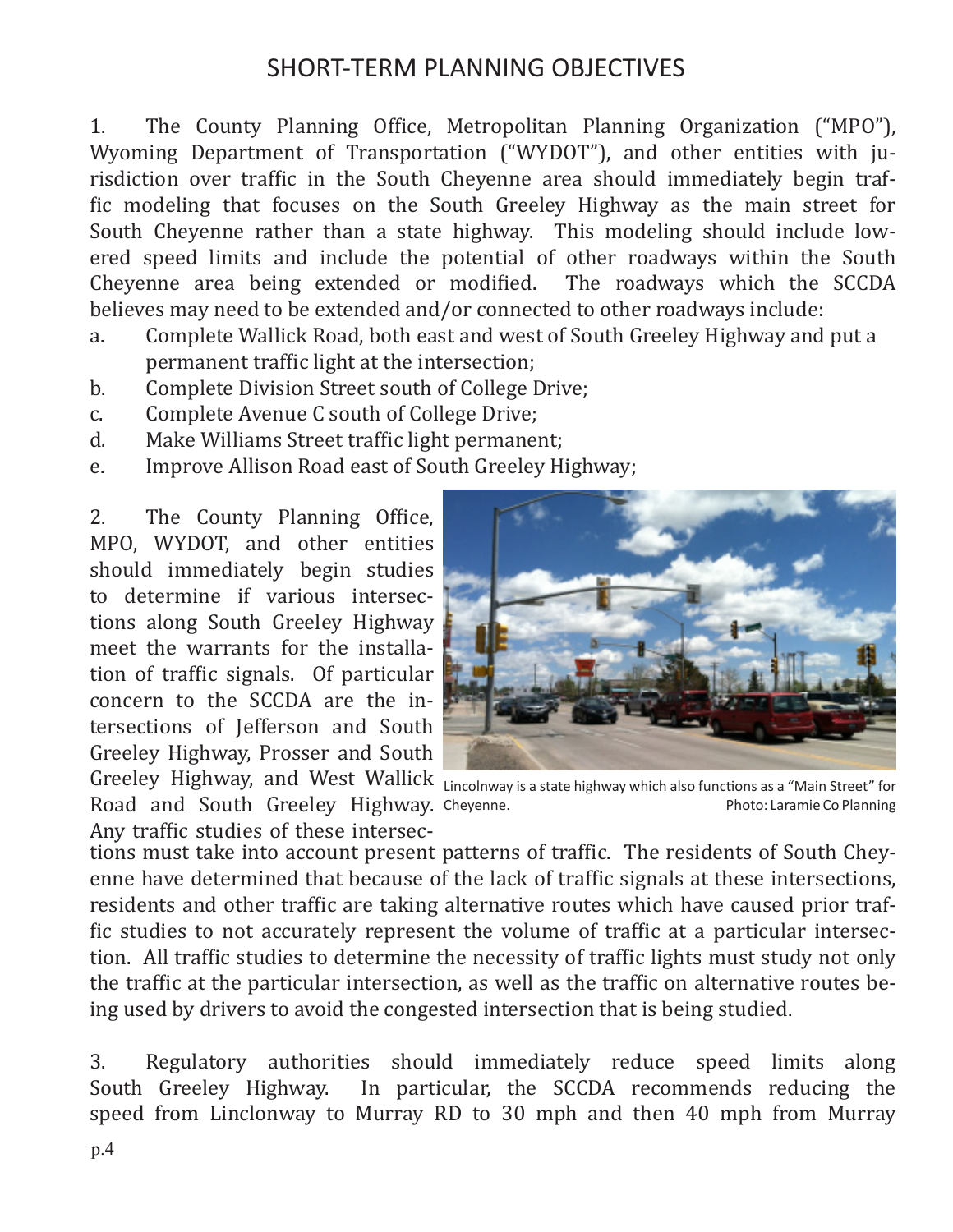RD to south of Wallick RD along South Greeley Highway. The speed limit from Wallick RD to Terry Ranch RD should be lowered to 50 mph.

4. Regulatory authorities should immediately address pedestrian issues, including the installation of street lights and sidewalks along both sides of South Greeley Highway. Street lights and sidewalks should be installed from College Drive to Wallick RD.

5. Regulatory authorities should designate specific cross walks in connection with

the warrant studies and the installation of needed traffic control devices. The SCCDA recommends that a cross walk and a stop light be installed at Jefferson Road and South Greeley Highway to facilitate children and parents crossing South Greeley Highway to access the new Boys and Girls Club. A stop light and cross walk needs to be installed at the intersection of West Wallick Road and South Greeley Highway to facilitate the safe passage of children who attend Afflerbach Elementary School and to remedy traffic problems at this intersection.

6. Regulatory authorities should immediately begin studying drainage problems created by the construction and design of South Greeley Highway. Many residents have noted

Access to the Allison Greenway. Photo: Cheyenne MPO



Pedestrian improvements on Lincolnway may be a model for SGH. Photo: L. Heath

that significant drainage problems directly along South Greeley Highway are present. These drainage problems need to be studied and corrected as any improvements or additional construction are done with regard to South Greeley Highway.



Green space can hold stormwater runoff while serving as neighborhood amenities. Photo: L. Heath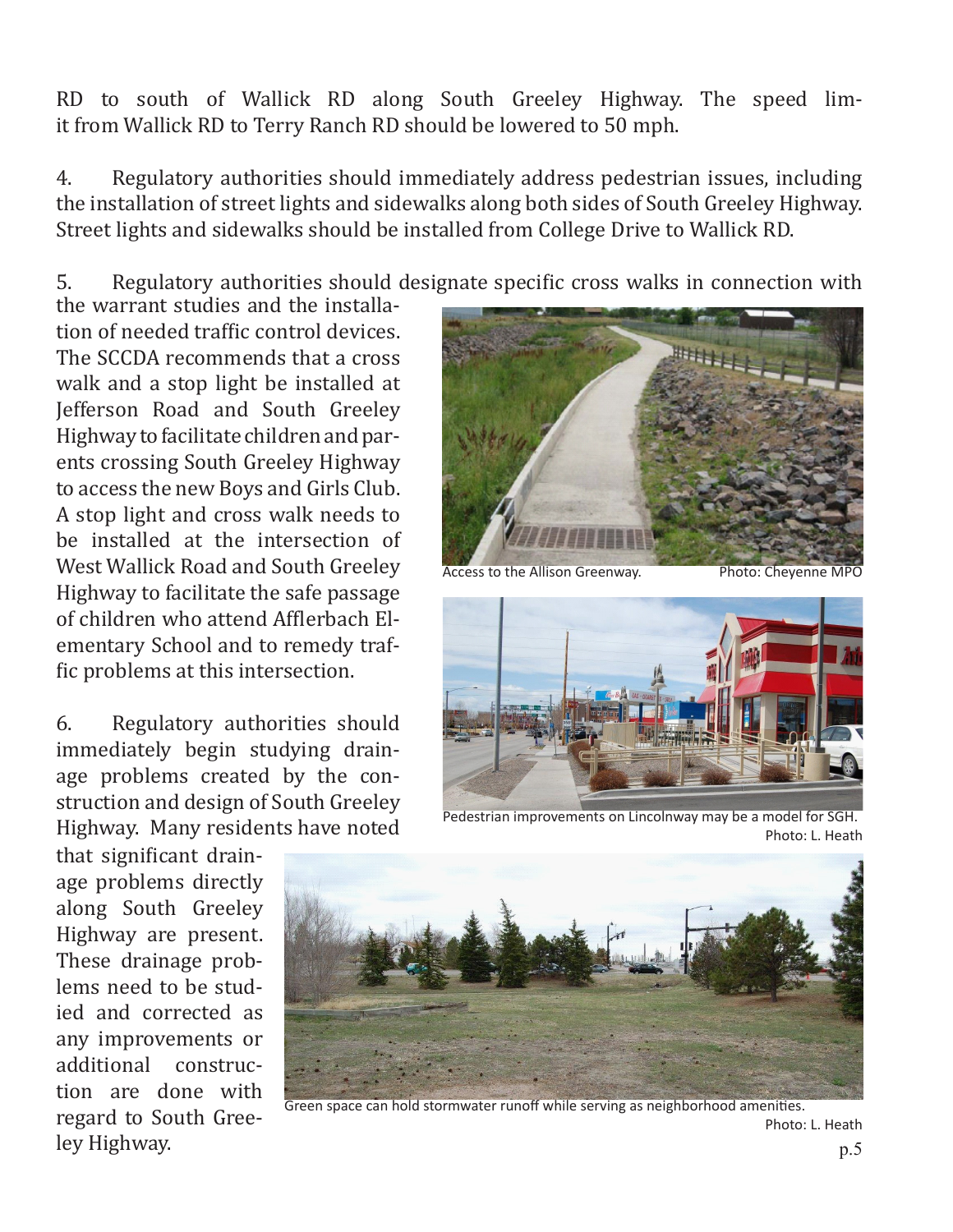#### MID-TERM PLANNING OBJECTIVES

1. Regulatory authorities should immediately begin studying, planning, and taking necessary actions for the extension of and/connection of:

- a) Wallick Road, both east and west of South Greeley Highway and put a permanent traffic light at the intersection;
- b) Division Street south of College Drive;<br>c) Avenue C south of College Drive;
- 
- c) Avenue C south of College Drive;<br>d) Improve Allison Road east of Sou Improve Allison Road east of South Greeley Highway;
- e) Connect Jefferson/Allison between South Greeley Highway and Walterscheid.

2. Regulatory authorities should immediately begin planning and studying the possibility of moving the WYDOT port of entry south to the Colorado/Wyoming border. The port of entry's current location causes numerous trucks to travel circuitous routes through South Cheyenne to avoid stopping at the port of entry station. The ultimate solution to this problem is to locate the port of entry on the Colorado/Wyoming border to prevent trucks from traveling through South Cheyenne to avoid the port of entry.

3. Regulatory authorities should immediately begin planning and study to link Interstate 25 and the South Greeley Highway via the High Plains Road. The construction of a route between I-25 and South Greeley Highway via High Plains Road would be a significant safety improvement and fit perfectly with the South Cheyenne residents' vision of the South Greeley Highway as their main street. Regulatory authorities should also study a belt road running from the intersection of South Greeley Highway and the proposed High Plains Road to the east to connect to I-80 east of Cheyenne. The completion of a southern belt linking I-25 and I-80 would dramatically improve safety on South Greeley Highway and allow South Greeley Highway to function as a main street for South Cheyenne.

#### LONG-TERM PLANNING OBJECTIVES

1. Complete all projects/improvements identified in short-term and mid-term planning objectives.<br>2. Any changes a

2. Any changes affecting the South Cheyenne area, transit, business, or residents living in this area must be brought to the SCCDA for review.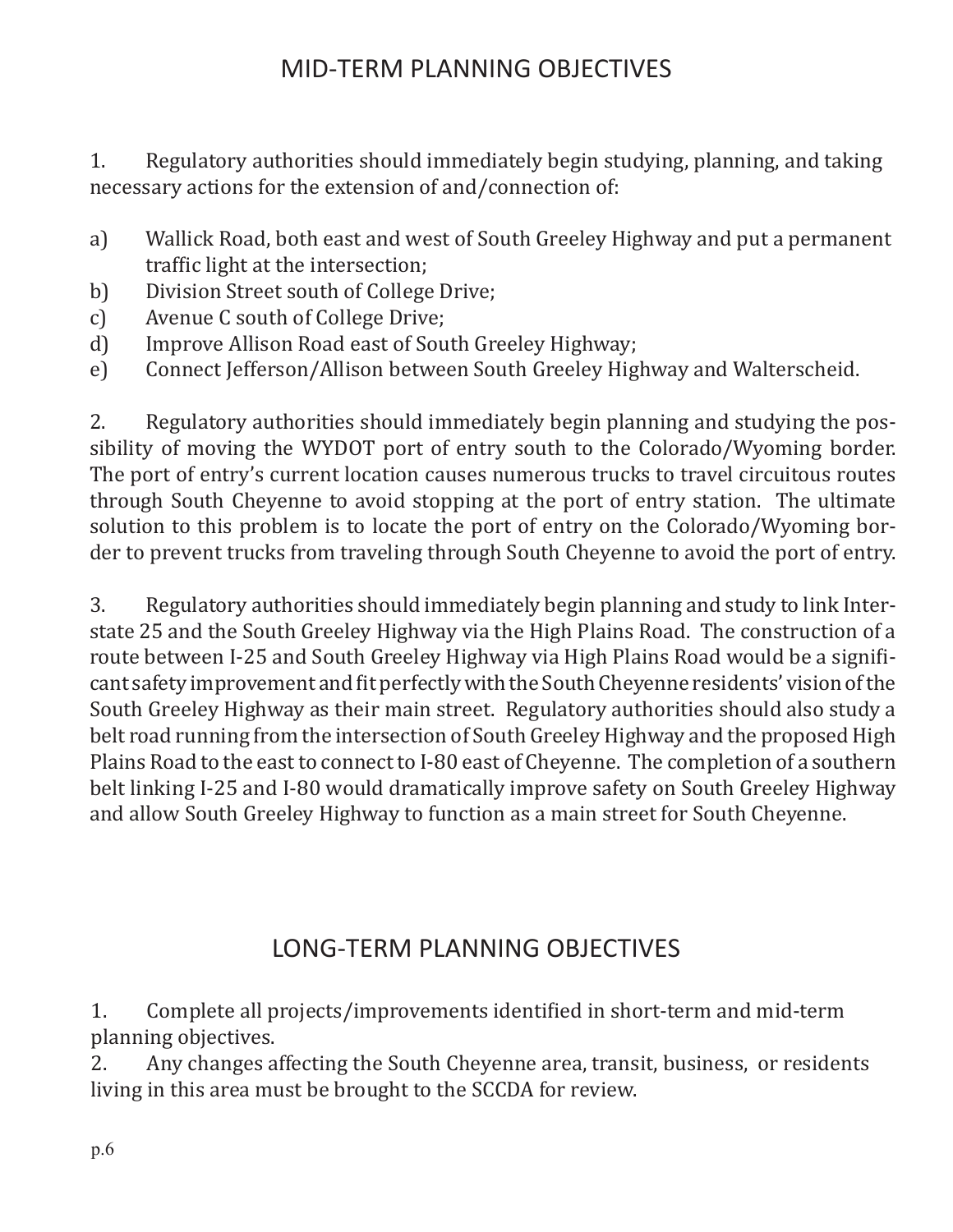### PLANNING AND POTENTIAL CHANGES THAT ARE NOT ACCEPTABLE TO RESIDENTS OF SOUTH CHEYENNE

During the public process, residents of South Cheyenne also identified a number of changes to the South Greeley Highway Corridor and South Chevenne that were unacceptable to residents. or modifications to South Greeley Highway that are unacceptable include:

1. The construction of any type of raised median on South Greeley Highway. This change would have a devastating effect on existing businesses.

2. Widening of South Greeley Highway. Residents, once again, reasonably believe this could have a devastating effect on existing South Cheyenne businesses.

3. Increasing the speed limit on South Greeley Highway. Any increase in speed limits along South Greeley Highway would decrease safety and be inconsistent with South Greeley Highway serving as the main street of South Cheyenne.

4. Any beautification efforts should not involve trees or grass that require frequent maintenance and care. The SCCDA recommends that any beautification efforts involve xeriscaping, low maintenance type of improve-<br>ments. Beautification efforts should not affect traffic safety by hindering ments. Beautification efforts should not affect traffic safety by vision of drivers and improvements near intersections should be limited.



Xeric and low-water plantings. Photos: Cheyenne MPO